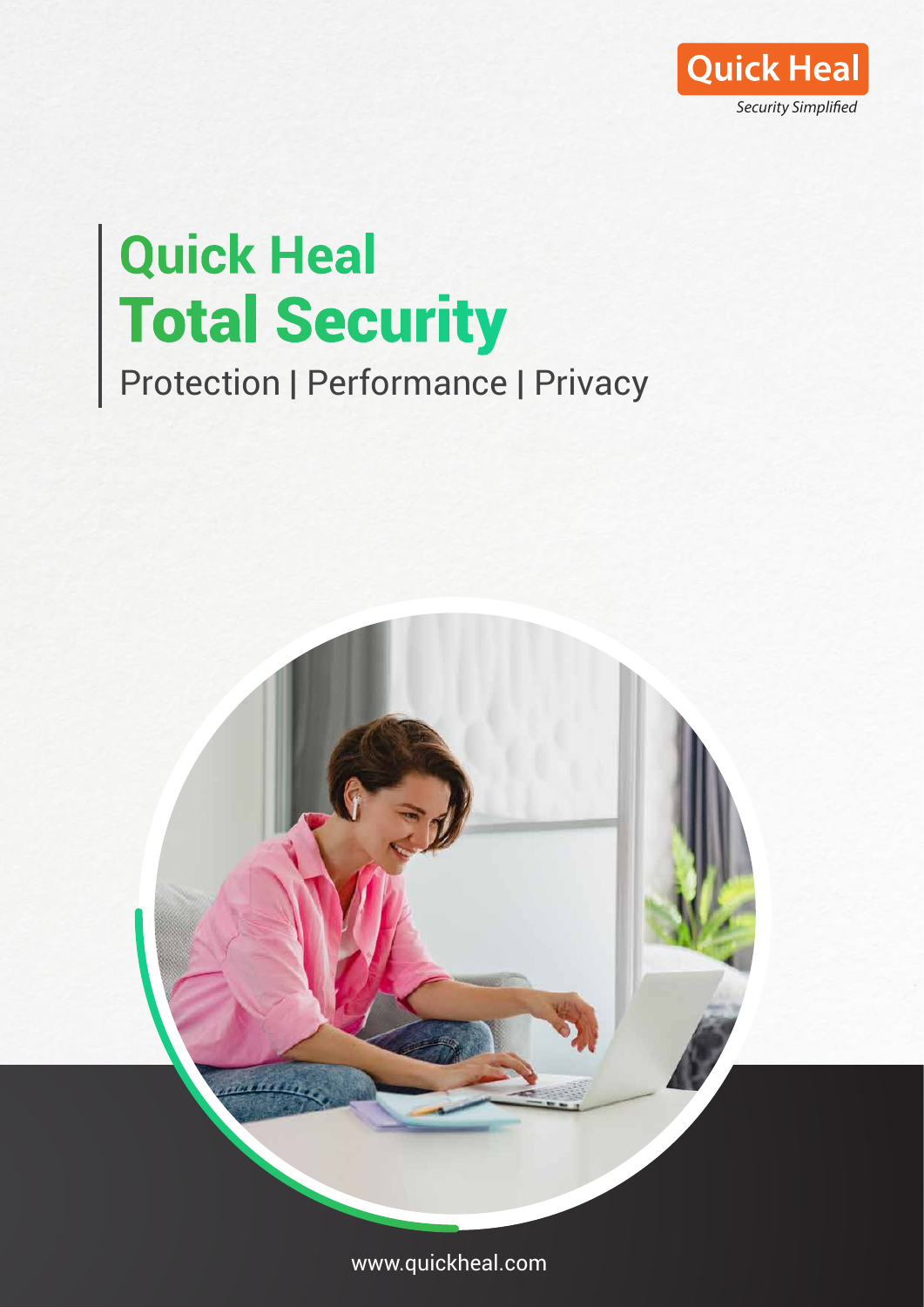# **Enjoy secure digital experience**

## Key Features

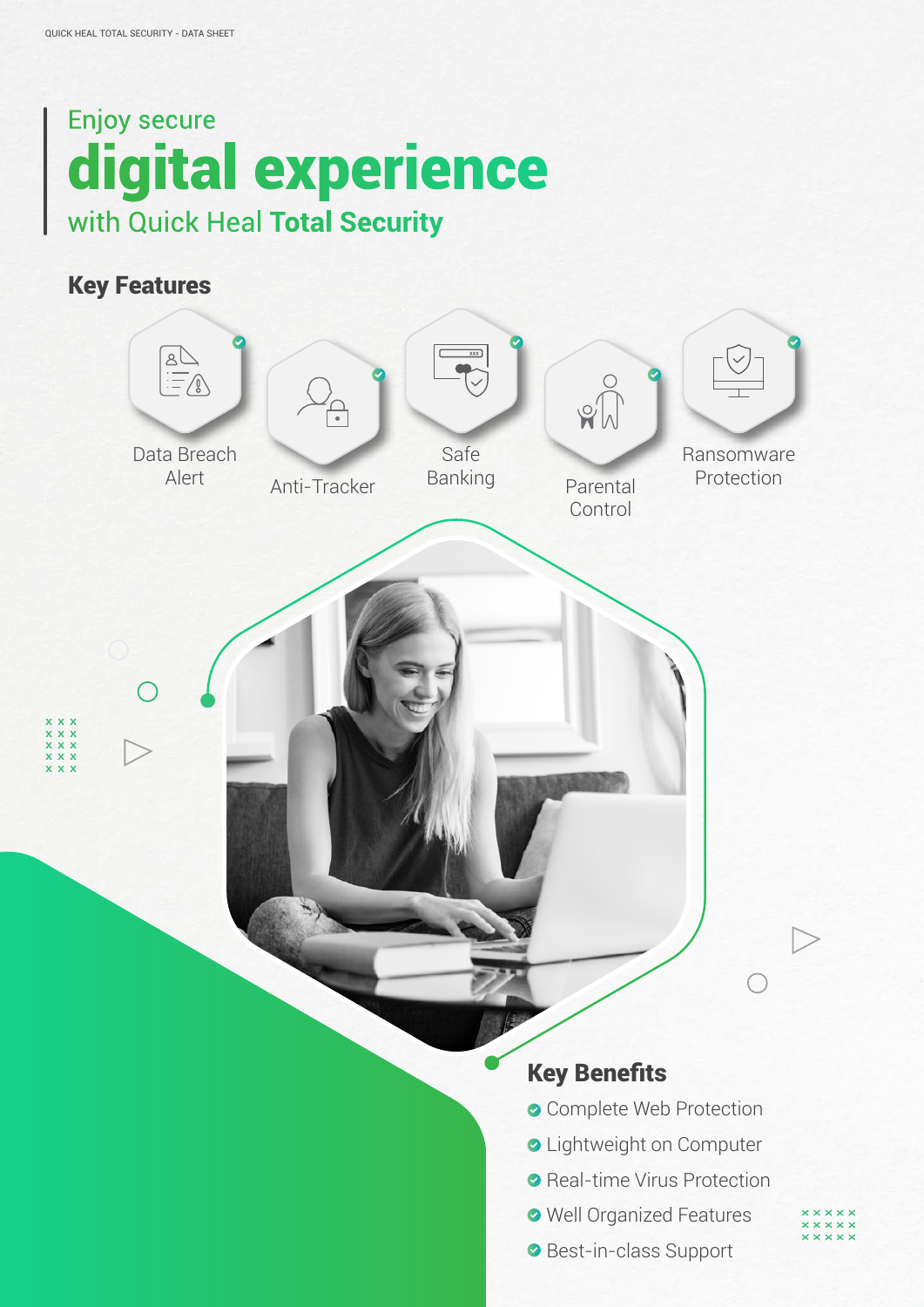#### Product Highlights

| . .<br>_ |  |
|----------|--|
|          |  |
|          |  |

#### **Be vigilant against leakage of personal data**

#### Data Breach Alert

**•** Helps you check if your personal data such as your name, email address, phone no., IP address etc. has ever been leaked by any websites or hacked online. It also recommends appropriate actions to prevent possible data breach.



#### **Prevent ransomware attempts**

#### Ransomware Protection

**•** Takes a backup of your data on regular basis, so if there is any ransomware attack, you can remove ransomware and restore your data without getting affected.



#### **Surf the Internet safely**

#### Browsing Protection

**•** Blocks suspicious and harmful websites that can download malwares and worms to your PC or steal your data.

#### Phishing Protection

**•** Detects frivolous and phishing attempts instantly that try to steal your data in disguise. You never fall prey to data phishing.



#### Safe Banking

**•** Protects your credentials including bank account, username, and password during banking transactions and online shopping from getting stolen.

#### Anti-Keylogger

**•** Blocks all keystrokes spyware that can record your data and send to the hackers.



#### Parental Control

**•** Makes Internet a healthy platform for your children. Regulates your children's access to the Internet and blocks websites and apps with inappropriate and offensive content to protect them from online threats. Their safety is in your handss.



#### **Stop espionage by webcam**

#### Webcam Protection

**•** Detects and prevents applications and malwares from accessing the webcam of your PC without your consent to compromise your privacy.



#### **Keep trackers of your digital footprints at bay**

#### Anti-Tracker

**•** When you go online, there are trackers that pry on your online footprint and browsing behavior. Trackers use such data to promote marketing or sales, display ads, share or sell personal information to different companies. You may not like to be tracked. Anti-Tracker blocks the trackers that collect your footprints whenever you browse onlinee.

#### **Suppress distraction and concentrate on games**

#### Game Booster

**•** Allows you to enjoy playing games on PC smoothly and faster without any interruptions from other applications.